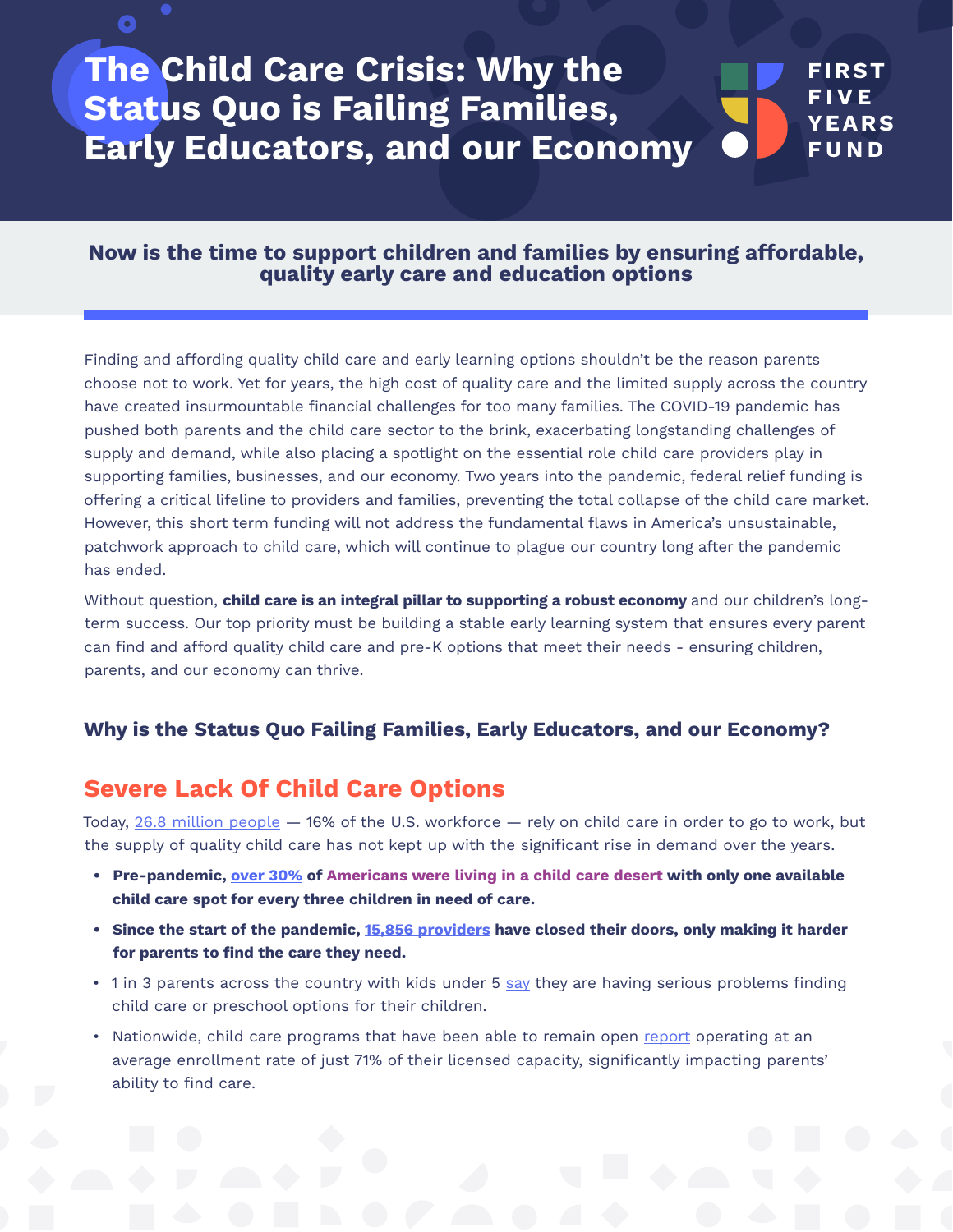• [More than 30%](https://www.naeyc.org/sites/default/files/wysiwyg/user-74/statedata_july2021_gf_092321.pdf) of child care providers are considering quitting or closing down their businesses within the next year, which could decrease an already waning supply of care.

The COVID-19 pandemic highlighted the razor-thin margins many early learning and care providers are forced to operate on and made clear that under the current market-based system, the numbers simply don't work, limiting the supply of care. The labor-intensive, specialized nature of delivering quality, nurturing care for infants, toddlers, and preschoolers means that it is a more expensive service to provide than many parents can afford. To keep their doors open, much less profitable, early learning programs must often resort to offering lower compensation for child care workers and staff in order to cover high operational costs and avoid compromising safety and quality for children. These stark financial realities continue to complicate efforts to rehire and retain staff even as we see record job growth in our broader economy. As a result, many providers are forced to close classrooms due to staffing shortages, or close their doors altogether, further limiting the supply of care options for parents.

- According to the Bureau of Labor Statistics, the child care sector is still down over [100,000 jobs](https://nwlc.org/wp-content/uploads/2022/02/January-Jobs-Day-updated.pdf) from pre-pandemic levels, as many child care workers have [opted for higher-paying jobs](https://www.washingtonpost.com/business/2021/09/19/childcare-workers-quit/) in other industries.
- [87% of child care center directors](https://static1.squarespace.com/static/5e7cf2f62c45da32f3c6065e/t/61a51257cb3aea5591b7aedd/1638208087990/child-care-shortages-nov2021.pdf) report that it's more difficult to recruit and retain qualified staff now due to low wages, unsatisfactory benefits, and health and safety concerns.
	- » Low wages and insufficient benefits lead to turnover rates **as high as 40%** in the early care and education industry.
- [Nearly 60%](https://static1.squarespace.com/static/5e7cf2f62c45da32f3c6065e/t/61a51257cb3aea5591b7aedd/1638208087990/child-care-shortages-nov2021.pdf) of child care providers are experiencing staff shortages a 36% increase from before the pandemic.
- According to the [U.S. Bureau of Labor Statistics,](https://www.bls.gov/ooh/personal-care-and-service/childcare-workers.htm) the average pay for child care workers, who often have degrees and specialized training, is \$12.24 per hour or around \$25,400 a year, putting them in the bottom 2% of all professions.

# **Families Can't Afford The Care They Find**

Even where child care is available, the cost is more than what most families can afford. **Child care costs often [exceed other essential family expenses](https://www.ffyf.org/latest-economic-data-underscores-the-need-for-significant-sustained-investment-in-child-care-and-early-learning/),** including housing and transportation, putting many low- and middle-income families in the position of not being able to work because they can't afford care.

- Since 1990, child care costs [have risen](https://www.ffyf.org/latest-economic-data-underscores-the-need-for-significant-sustained-investment-in-child-care-and-early-learning/) 214%, with the price of care rising 25% in the last decade alone — twice as fast as other major expenses for consumers, like housing and groceries. Meanwhile, the average family income has increased by just 143% over the same period.
- The [average annual price of care](https://info.childcareaware.org/hubfs/FINAL-Demanding%20Change%20Report-020322.pdf?utm_campaign=Budget%20Reconciliation%20Fall%202021&utm_source=website&utm_content=22_demandingchange_pdf) in 2020 was roughly \$10,000. This means that on average, twoincome families spend 15% of their income on child care, and in single-parent households, **36% of parent income goes to child care.**
- 83% of parents with children under age 5 say that finding affordable care is a challenge. 63% of full-time working parents have a hard time paying for market-price full-time care, and for lowincome parents, [that percentage balloons to 95%](https://cdn.americanprogress.org/content/uploads/2018/09/12074422/ChildCarePolling-report.pdf?_ga=2.44679650.772190550.1597753826-1702285494.1597753826.).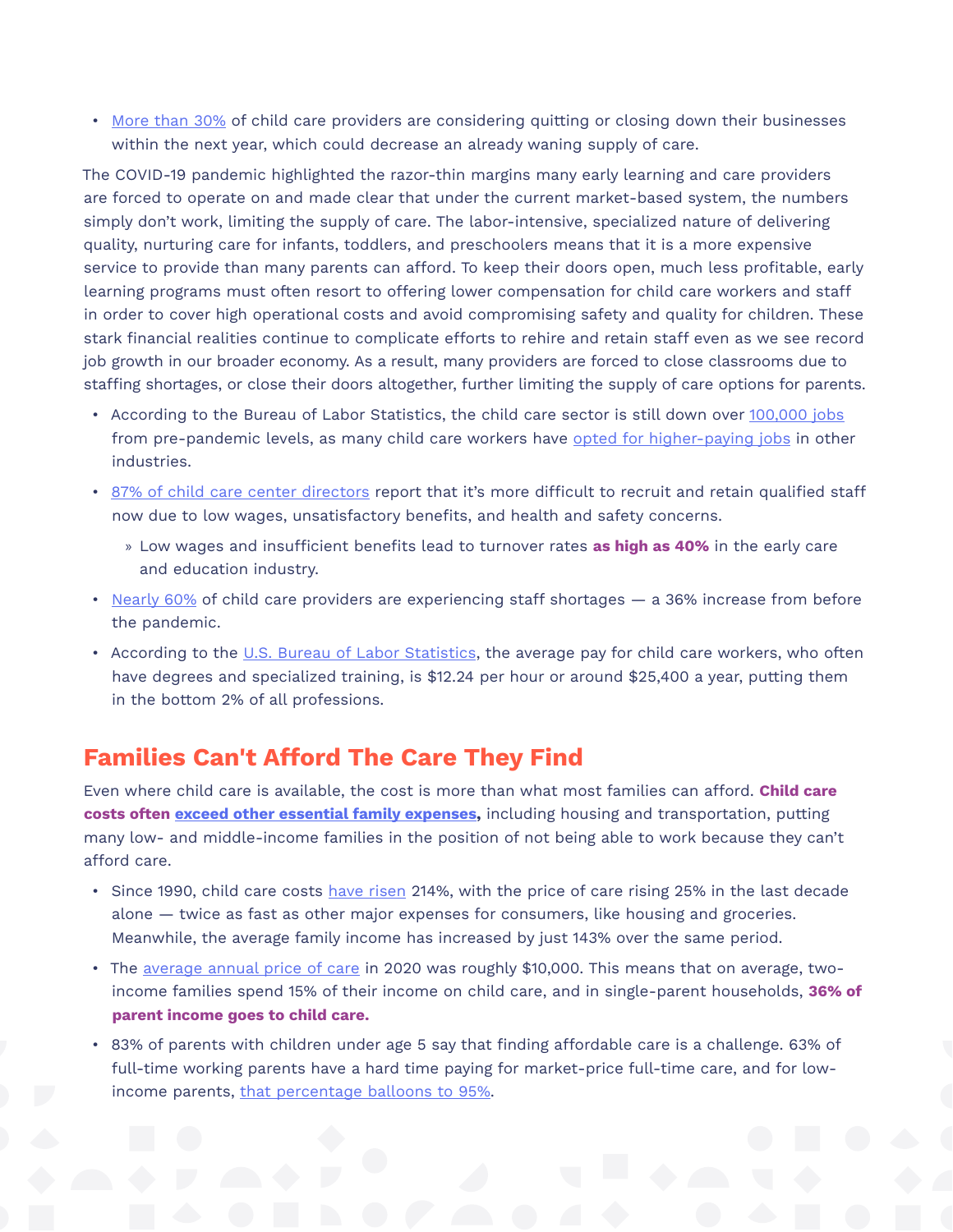- In [40 states and the District of Columbia](https://cdn2.hubspot.net/hubfs/3957809/2019%20Price%20of%20Care%20State%20Sheets/Final-TheUSandtheHighPriceofChildCare-AnExaminationofaBrokenSystem.pdf?utm_referrer=https%3A%2F%2Fwww.childcareaware.org%2F), child care costs for two children exceed average mortgage costs.
- In 2019, [72% of parents](https://bipartisanpolicy.org/report/child-care-gap/) who did not intend to have a child in the future because of financial reasons said child care costs significantly influenced their decision.
- [40% of parents](https://www.thepennyhoarder.com/save-money/child-care-costs/) in the U.S. have gone into debt to pay for child care.

# **Lack of Child Care Is Holding Back Our Economy**

The inability to access care significantly impacts our entire economy. Parents' inability to access and afford child care causes higher rates of employee absence, turnover, postponement of education or training opportunities, reduction of working hours, and working parents leaving the workforce.

**Parents lose about [\\$30-35 billion in income](https://www.epi.org/publication/whos-paying-now-costs-of-the-current-ece-system/) as they reduce working hours or leave the workforce given unaffordable early care and education costs.**

- A lack of child care causes businesses to lose an estimated [\\$12.7 billion annually](https://www.strongnation.org/articles/780-want-to-grow-the-economy-fix-the-child-care-crisis) due to employee absenteeism.
- Reliable access to child care can generate an additional \$79,000 in lifetime earnings for mothers. What's more, single mothers who receive assistance for child care payments are nearly 40% more [likely](https://www.americanprogress.org/article/the-importance-of-preschool-and-child-care-for-working-mothers/) to maintain employment over two years than those who do not.
- According to the [U.S. Chamber of Commerce Foundation](https://www.uschamberfoundation.org/reports/untapped-potential-economic-impact-childcare-breakdowns-us-states), states miss out on hundreds of millions, if not billions of dollars each year in economic activity due to breakdowns in child care.
- [Recent surveys](https://irp.cdn-website.com/b4559992/files/uploaded/SBAF_National%20Child%20Care%20Survey%20Report.pdf) show 55% of small business owners believe that the lack of affordable, highquality child care for employees has had a negative impact on their business.

### **The annual economic losses due to lack of child care range from**

**\$500 million to \$3.5 billion in each state.**

Employers are desperate for workers, and women have been driven out of the workforce. To help fill empty jobs, we must remove barriers preventing parents, especially moms, from reentering the workforce.

# **Federal Relief Funds: Critical Lifeline but Only a Stopgap**

The federal relief funding was vital to preventing mass closures across the child care industry, however, as intended, relief funding will merely ensure the existing deeply troubled child care market simply survives. While survival of the industry is paramount, federal relief dollars will not address longstanding systemic instability. Nearly all states are in the process of obligating federal relief funds to support operational costs so providers can keep their doors open, provide incentives to recruit workers, and offer tuition relief for parents. While this funding has been instrumental in preventing the collapse of the child care sector entirely, it does not provide long-term solutions to the ongoing challenges faced by families and providers.